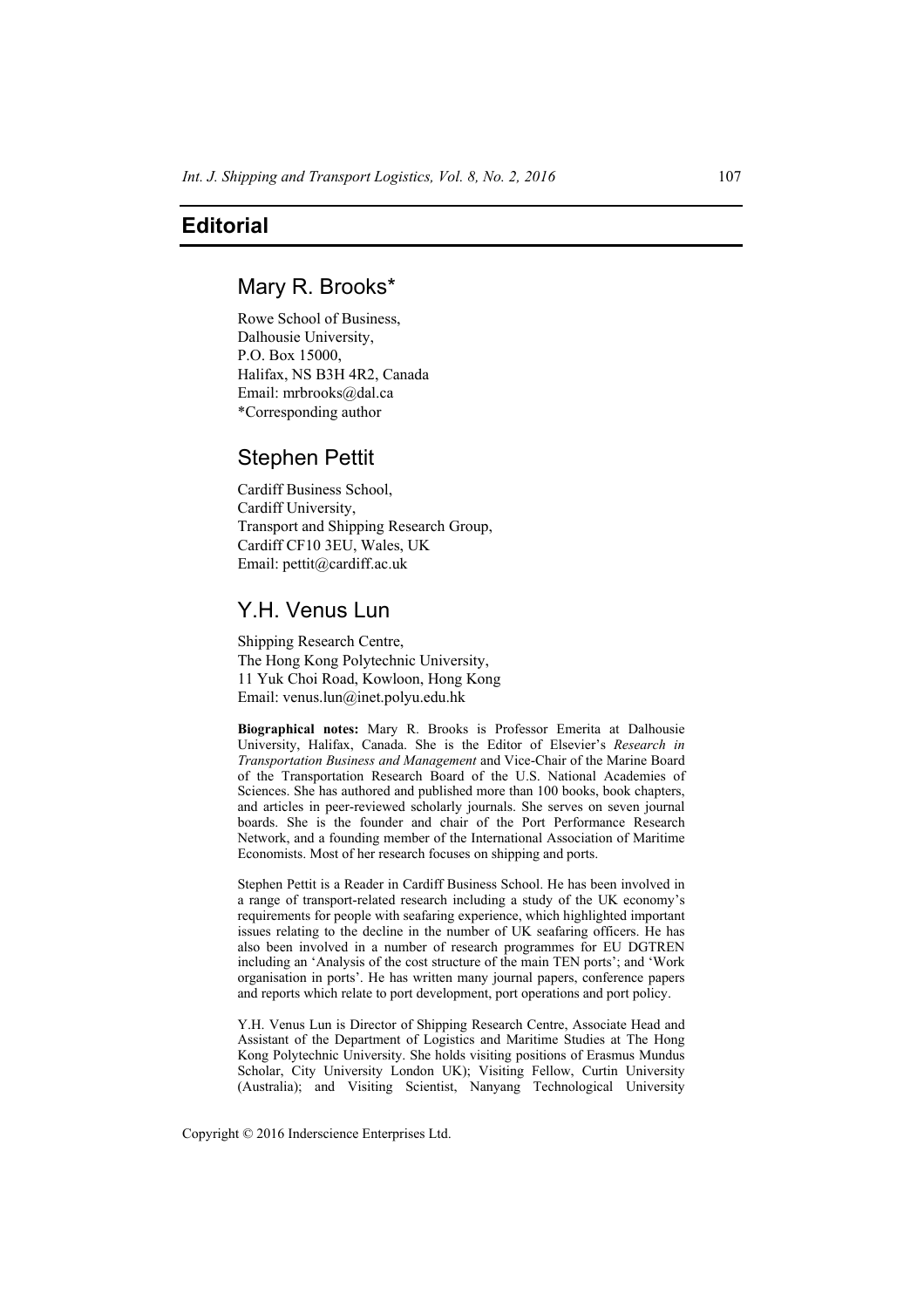### 108 *M.R. Brooks et al.*

(Singapore). She is Editor-in-Chief of *International Journal of Shipping and Transport Logistics*. She is also Guest Editor the following scholarly journals: *Accident Analysis & Presentation*, *International Journal of Production Economics*, *Research in Transportation Economics*, *Transportation Research: Part D*, and *Transportation Research: Part E*.

In the current, highly dynamic and complex world of port management and global supply chains, frequent consideration must be given to a port's possible strategies in the context of the hinterland to or from which it draws its cargo. An examination of the linkage between ports and their hinterlands, trade and related intermodal transport activities are also an important consideration. The development of global supply chains has also increased the pressure on ports to improve their operations and strengthen their linkages with activities taking place in their hinterlands. Thus, as key nodes in the intermodal chain, ports must continuously take proactive actions to enhance their competitiveness while working closely with actors in the transport chain to meet today's trader demands.

In the context of the above, this special issue presents five papers developed further from work initially presented at the International Association of Maritime Economists annual conference in Norfolk Virginia in July of 2014. The conference was organised under the academic auspices of three North American universities pre-eminent in research in the fields of maritime transportation, and business education: Dalhousie University, Old Dominion University and Texas A&M University at Galveston. The overarching theme of the conference focused on 'maritime economics in a post-expansion Panama Canal era'. With the rapid increase in the size of vessels serving the main shipping routes, the implications for the maritime sector are significant for ports. Just as the Panama Canal Authority has moved to increase the capacity of the Panama Canal, so too must ports adapt to larger vessels, tighter schedules and turnaround times, and ever more demanding land-side customers. Effective links between the port and the hinterland are essential to providing effective shipping services. If ports are unable to provide high quality services to meet the demands of both the shipping lines and businesses operating within their hinterland then ultimately global trade will be impacted.

The papers presented in this issue represent a cross-section from the spectrum of research currently taking place in this area. Taken as a body of work they contribute to the discussion about the role of ports as important actors within global supply chains. A key aspect of the role of ports is that they add value to the supply chain by providing reliable and efficient services, safeguarding the flow of both goods to markets and raw materials to manufacturing regions.

Fundamental to the effective provision of port services is the link between the port and its hinterland. It is extremely difficult for a port to implement strategies that create value for its customers without close attention to the nature of its own hinterland and the peculiarities of the port's role in the trading relationships of its market. The first paper, entitled 'Analysis of the spatial development of the hinterland of ports: a case study' by Garcia-Alonzo et al., presents a case study of Spain and provides a detailed spatial analysis of the Spanish hinterland. While the paper draws conclusions about the Port of Valencia specifically, its main contribution is its demonstration of how to analyse a country's data for a port's import and export potential and the role played by various (possible) gateway ports. Furthermore, the approach can be used to take relevant data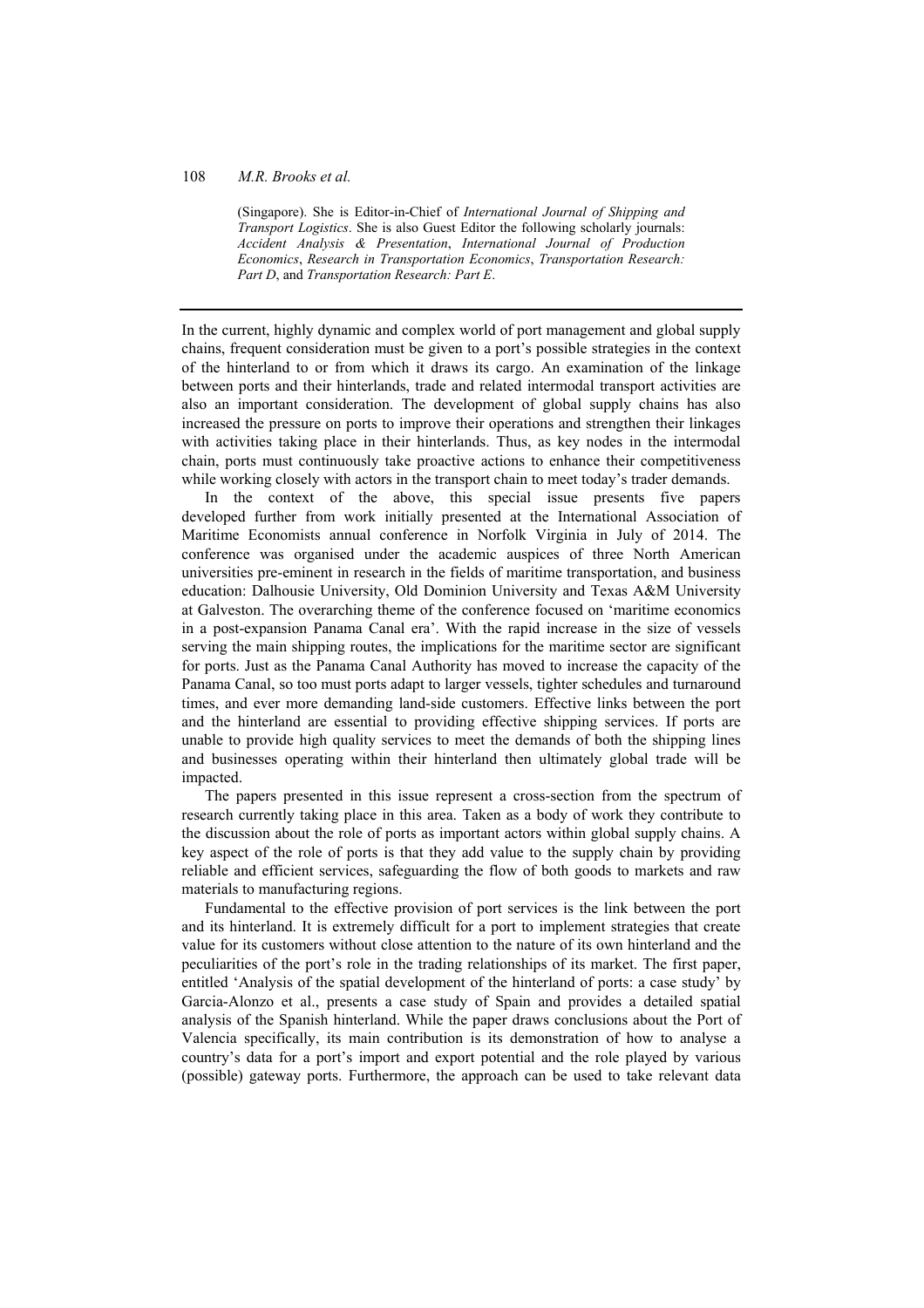#### *Editorial* 109

(assuming availability) and assist a port manager in order to set up both inside and outside customer service support programmes as well as plan for future developments in its hinterland. Given this demonstration of data analysis potential, governments may be encouraged to think about the uses they make of the data they collect, or about changing their data collection activities.

The subsequent two papers deal with issues pertaining to the role of ports within specific regions. The first of these, by Yang et al., is entitled 'Port choice strategies for container carriers in China: a case study of the Bohai Bay Rim port cluster'. This paper presents an approach to examining port competition with a regional cluster in the Bohai Bay area of China. Although the number of ports studied is limited, it offers the opportunity to think of strategies from a government perspective where proximal location places the ports in direct competition with each other for cargo. The paper identifies that foreign trade routes and destinations, improved design capacity, demand from the hinterland, and whether or not there is a rapid boutique line, can sway a carrier's decision towards either a single port strategy or a multi-port strategy in the same cluster. The paper provides food for thought for governments considering governance regulation where there is such intra-cluster competition for lines and at the same time, a key gap remains for researchers to consider: while the authors identify the challenge of understanding shipping lines' choice of single versus multiport strategy, the missing element for further study is the impact of postage stamp pricing on that decision. As regional or postage stamp pricing is common in liner shipping, such future research need not be in the same geographic locale. We challenge authors interested in this topic to undertake this next step as well as to find whether these findings are similar in other parts of the world.

The next paper by Sakalayen et al. 'Investigating the strategies for Australian regional ports' involvement in regional development', explores relevant factors and strategic initiatives for the effective involvement of ports in regional development in an Australian context. The paper considers the role for ports in a wider regional context where they are seeking to develop their own business but also contribute to the economic growth of the region in which they operate, and the linkages which exist between the two. Based on a sample of port stakeholders, the paper considers the type of strategies ports might undertake as a contribution to regional development. A range of approaches are suggested including collaboration with partners to improve supply chain efficiency, collaboration with regional organisations to promote regional growth, being proactive and entrepreneurial within a regional innovation system, as well as being proactive both environmentally and socially. The paper suggests that collaboration between the port and the region can facilitate and support the development of both. Ultimately this may mean that there may have to be a different slant to port management tactics whereby long term planning, regional innovation, collaboration and the environment are considered in a more integrated fashion. It is also suggested that in support of this policy makers will have to provide support to allow ports flexibility to contribute to regional development initiatives.

The final two papers deal with the challenges that ports face in providing value for money service performance and do so in effective ways. The first by Schellinck and Brooks is entitled 'Does superior service performance provided to shipping lines improve the perceived value of a port?'. Although port authorities and port operators make efforts to add value for port users to enhance their satisfaction and loyalty, there is a lack of